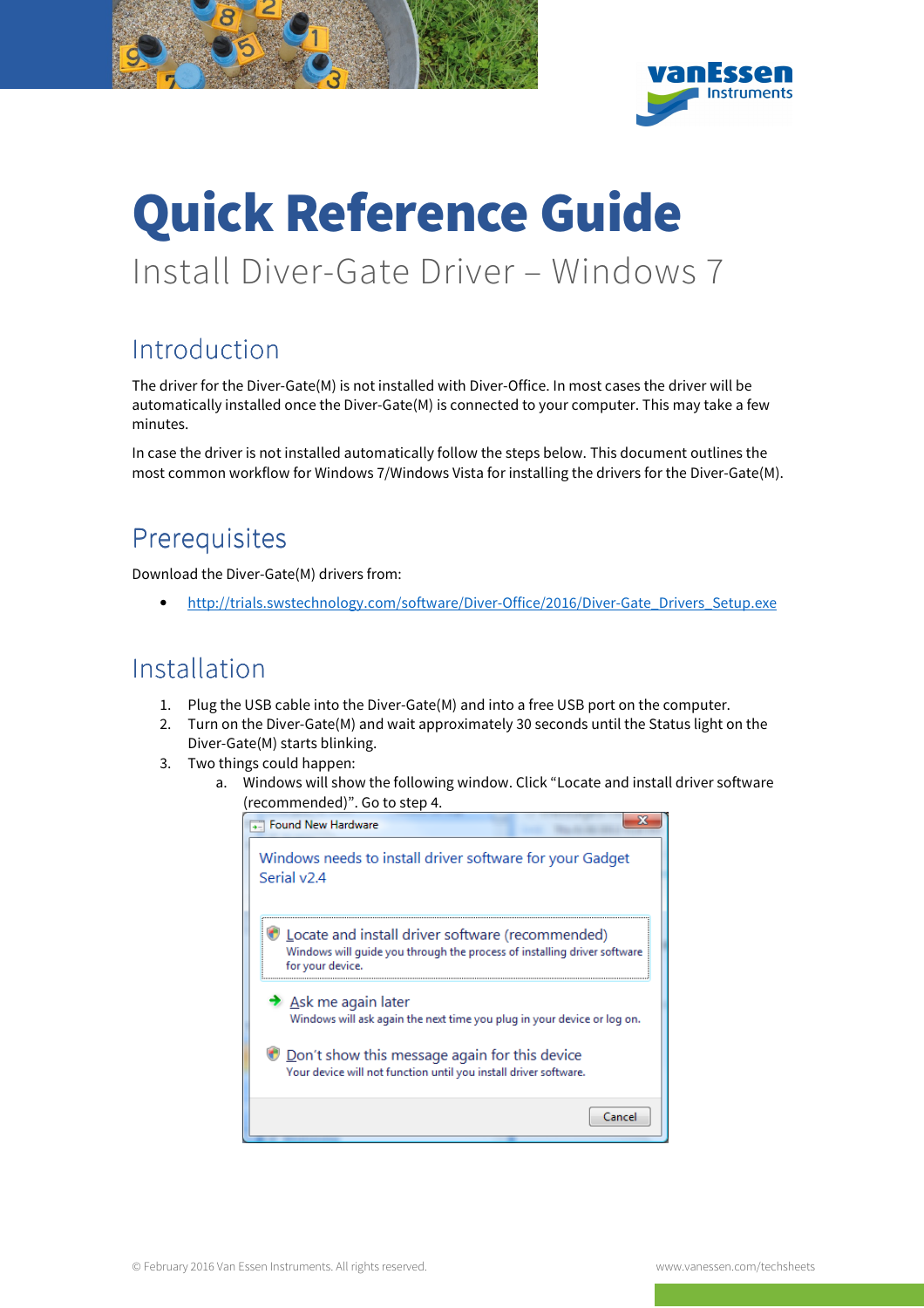



b. Windows may try to install a driver. In that case, verify that the driver was installed successfully. To do so open the Device Manager and locate the Gadget Serial device in the list. If the Gadget Serial device icon has a small warning sign next to it, the driver is not correctly installed. Right-click on the Gadget Serial device and select **Properties** from the pop-up menu.

| Device Manager                           |                           | $-x$<br><del>- - - - -</del> |
|------------------------------------------|---------------------------|------------------------------|
| File Action View<br>Help                 |                           |                              |
| $\Rightarrow$<br>屙<br>⇔<br>E             | 2 司 贞 峰 岐 岐               |                              |
| ⊿ __ Chris-PC                            |                           |                              |
| <b>Batteries</b>                         |                           |                              |
| <b>Computer</b>                          |                           |                              |
| Disk drives                              |                           |                              |
| Display adapters                         |                           |                              |
| DVD/CD-ROM drives                        |                           |                              |
| Floppy disk drives                       |                           |                              |
| <b>D</b> Eloppy drive controllers        |                           |                              |
| ▷ -‱ Human Interface Devices             |                           |                              |
| DE ATA/ATAPI controllers                 |                           |                              |
| <b>Explorer</b> Keyboards                |                           |                              |
| Mice and other pointing devices          |                           |                              |
| Network adapters                         |                           |                              |
| Other devices                            |                           |                              |
| <b>Gadget Series Added</b><br>Multimedia | Update Driver Software    |                              |
| <b>D</b> Portable Device                 | <b>Disable</b>            |                              |
| Ports (COM &                             | Uninstall                 |                              |
| Processors                               |                           |                              |
| Storage contro                           | Scan for hardware changes |                              |
| <b>System devices</b>                    | <b>Properties</b>         |                              |
| Universal Serial                         |                           |                              |
|                                          |                           |                              |
|                                          |                           |                              |
| Disables the selected device.            |                           |                              |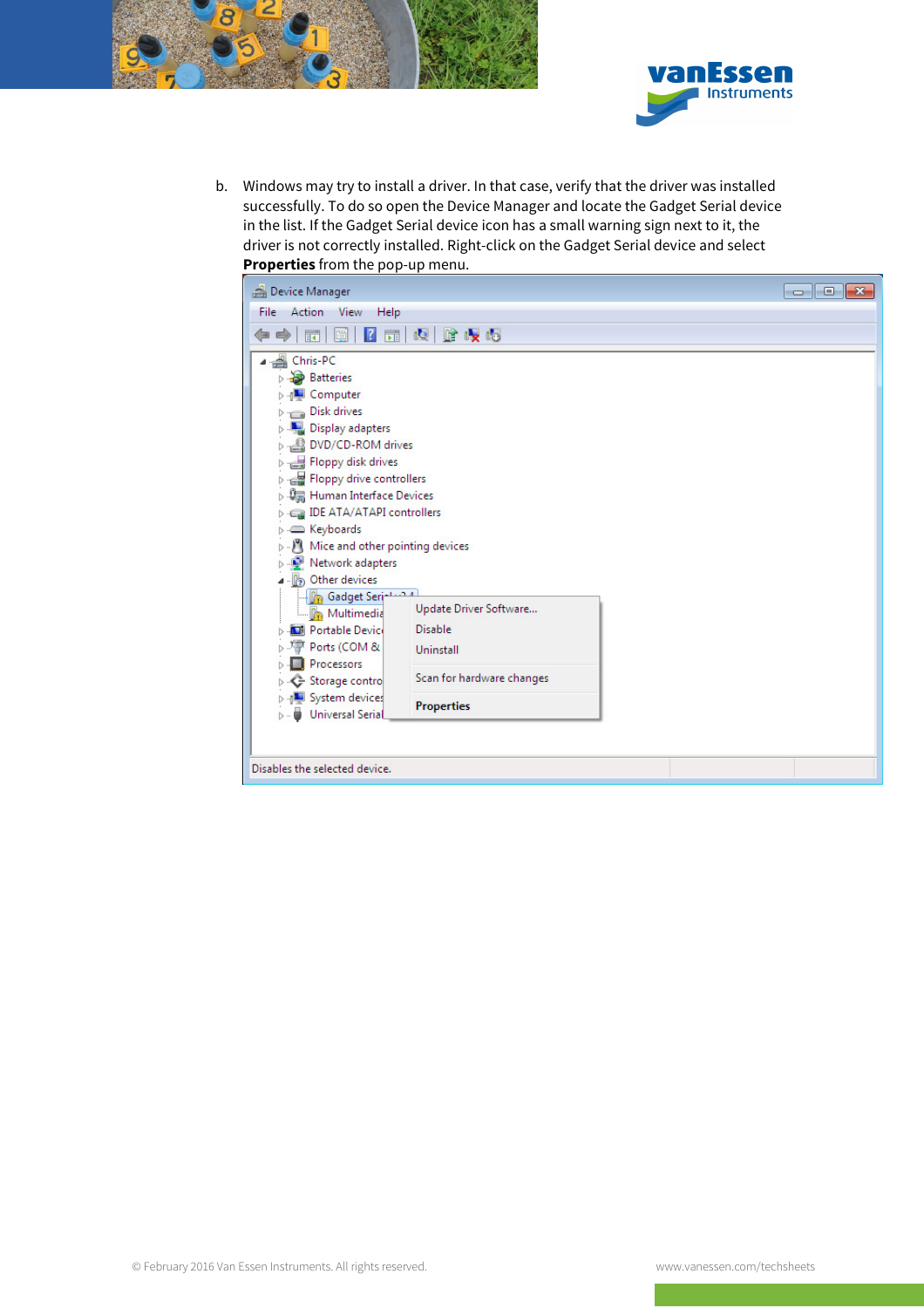



4. The following window will open. Select the option "Browse my computer for driver software":



5. Browse to the location where the drivers are located:

|                                                                                                                                                                                                                    | 23 |
|--------------------------------------------------------------------------------------------------------------------------------------------------------------------------------------------------------------------|----|
| Update Driver Software - Gadget Serial v2.4                                                                                                                                                                        |    |
| Browse for driver software on your computer                                                                                                                                                                        |    |
| Search for driver software in this location:                                                                                                                                                                       |    |
| C:\Users\Chris\Desktop\x32<br>Browse<br>▼                                                                                                                                                                          |    |
| Include subfolders                                                                                                                                                                                                 |    |
| $\rightarrow$ Let me pick from a list of device drivers on my computer<br>This list will show installed driver software compatible with the device, and all driver<br>software in the same category as the device. |    |
| Cancel<br>Next                                                                                                                                                                                                     |    |